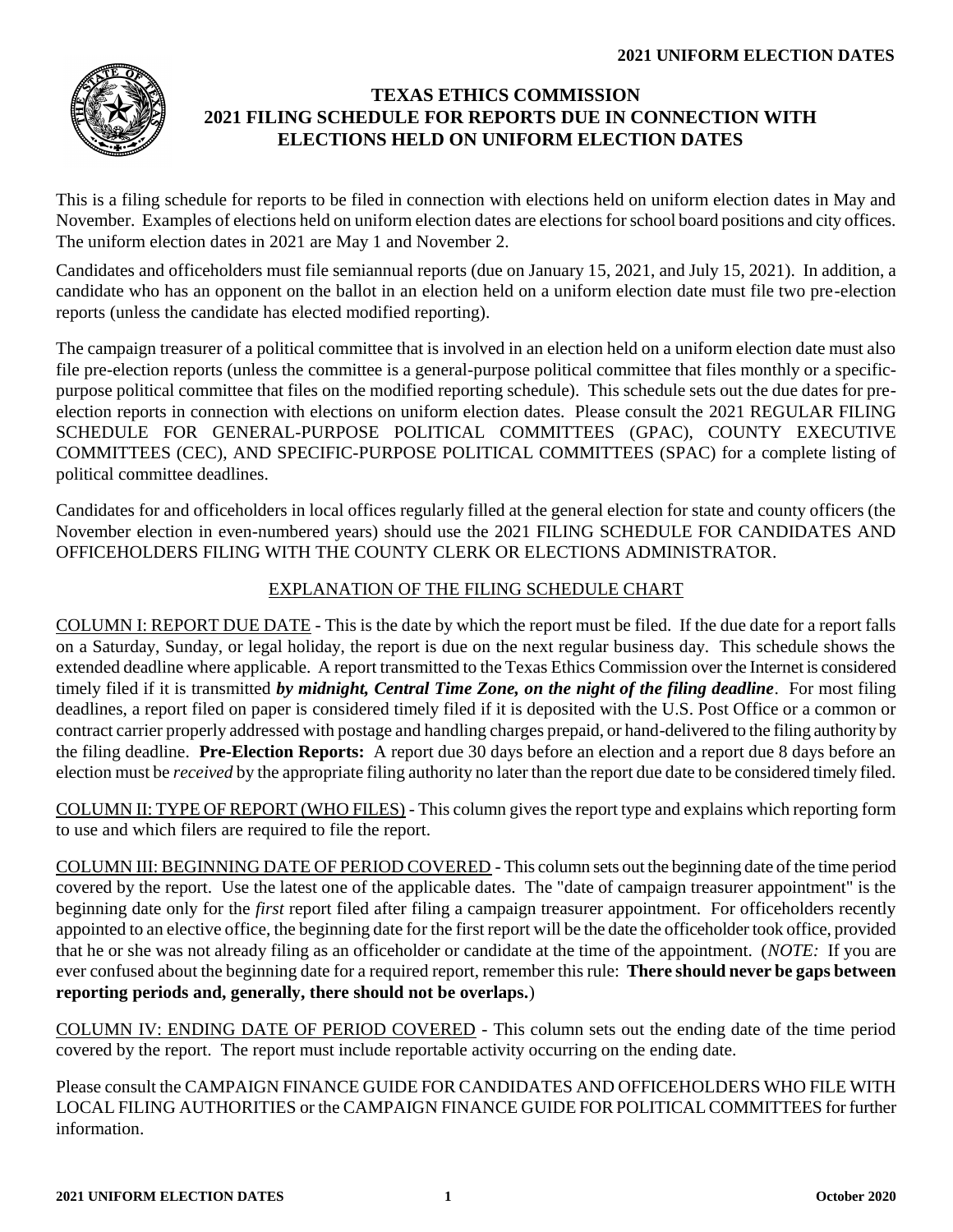| <b>COLUMNI</b><br><b>DUE DATE</b>  | <b>COLUMN II</b><br><b>TYPE OF REPORT</b><br>(WHO FILES)                                                                                                                                                                                                                                                                              | <b>COLUMN III</b><br><b>BEGINNING DATE OF</b><br><b>PERIOD COVERED</b>                                                    | <b>COLUMN IV</b><br><b>ENDING DATE</b><br><b>OF PERIOD</b><br><b>COVERED</b> |
|------------------------------------|---------------------------------------------------------------------------------------------------------------------------------------------------------------------------------------------------------------------------------------------------------------------------------------------------------------------------------------|---------------------------------------------------------------------------------------------------------------------------|------------------------------------------------------------------------------|
| Friday,<br><b>January 15, 2021</b> | <b>January semiannual</b><br>[FORM C/OH] (all local<br>candidates and officeholders,<br>except for officeholders who do<br>not have a campaign treasurer<br>appointment on file and who do<br>not exceed \$900 in contributions<br>or expenditures for the reporting<br>period)<br>[FORM GPAC] (all GPACs)<br>[FORM SPAC] (all SPACs) | July 1, 2020, or<br>the date of campaign<br>treasurer appointment, or<br>the day after the date the last<br>report ended. | December 31, 2020                                                            |
| Friday,<br><b>January 15, 2021</b> | <b>Annual report of unexpended</b><br>contributions<br>[FORM C/OH-UC]<br>(former candidates and former<br>officeholders who have filed a<br>final report and who retained<br>unexpended contributions or assets<br>purchased with contributions)                                                                                      | January 1, 2020, or<br>the day after the date the<br>final report was filed.                                              | December 31, 2020                                                            |

### **REPORTS DUE BEFORE THE MAY 1, 2021, UNIFORM ELECTION**

| Thursday,                                                                                                                                 | 30th day before the May 1, 2021,                                                                                                                                              | January 1, 2021, or                                                                                   | March 22, 2021 |
|-------------------------------------------------------------------------------------------------------------------------------------------|-------------------------------------------------------------------------------------------------------------------------------------------------------------------------------|-------------------------------------------------------------------------------------------------------|----------------|
| April 1, 2021                                                                                                                             | uniform election                                                                                                                                                              |                                                                                                       |                |
| <b>NOTE:</b> This report<br>must be received by<br>the appropriate filing<br>authority no later<br>than April 1, 2021.                    | [FORM C/OH] (all local candidates<br>who have an opponent on the ballot<br>in the May 1 election and who do<br>not file on the modified reporting<br>schedule)                | the date of campaign treasurer<br>appointment, or<br>the day after the date the last<br>report ended. |                |
|                                                                                                                                           | [FORM GPAC] (all GPACs that<br>are involved with the May 1<br>election)                                                                                                       |                                                                                                       |                |
|                                                                                                                                           | [FORM SPAC] (all SPACs that do<br>not file on the modified reporting<br>schedule and that supported or<br>opposed an opposed candidate or a<br>measure in the May 1 election) |                                                                                                       |                |
| <b>NOTE:</b> A political committee must file pre-election reports if the committee is involved with the election during each pre-election |                                                                                                                                                                               |                                                                                                       |                |
| reporting period. A political committee must file an 8-day pre-election report if the committee filed a 30-day pre-election               |                                                                                                                                                                               |                                                                                                       |                |
| report even if there is no activity to report during the 8-day reporting period. The campaign treasurer of a political committee          |                                                                                                                                                                               |                                                                                                       |                |

**report, even if there is no activity to report during the 8-day reporting period.** The campaign treasurer of a political committee may be required to file 30-day and 8-day pre-election reports in connection with elections not listed on this schedule.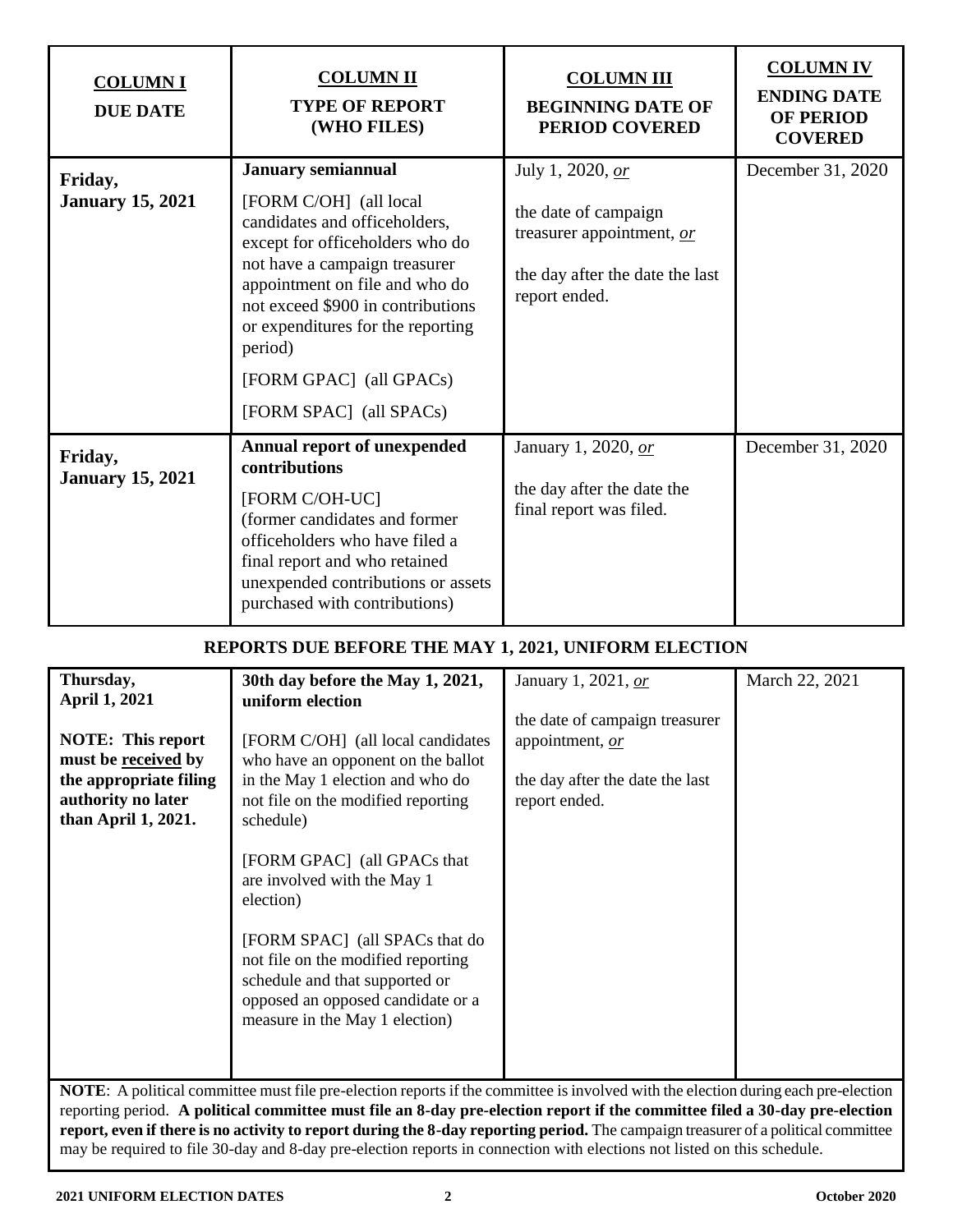| <b>COLUMNI</b><br><b>DUE DATE</b>                                                                                                                       | <b>COLUMN II</b><br><b>TYPE OF REPORT</b><br>(WHO FILES)                                                                                                                                                                                                                                                                                                                                                                                                                                                                                                                                   | <b>COLUMN III</b><br><b>BEGINNING DATE OF</b><br>PERIOD COVERED                                                             | <b>COLUMNIV</b><br><b>ENDING DATE</b><br><b>OF PERIOD</b><br><b>COVERED</b>                                                                                                                                                                                           |
|---------------------------------------------------------------------------------------------------------------------------------------------------------|--------------------------------------------------------------------------------------------------------------------------------------------------------------------------------------------------------------------------------------------------------------------------------------------------------------------------------------------------------------------------------------------------------------------------------------------------------------------------------------------------------------------------------------------------------------------------------------------|-----------------------------------------------------------------------------------------------------------------------------|-----------------------------------------------------------------------------------------------------------------------------------------------------------------------------------------------------------------------------------------------------------------------|
| Friday,<br>April 23, 2021<br><b>NOTE:</b> This report<br>must be received by<br>the appropriate<br>filing authority no<br>later than April 23,<br>2021. | 8th day before May 1, 2021,<br>uniform election<br>[FORM C/OH] (all local<br>candidates who have an opponent<br>on the ballot in the May 1 election<br>and who do not file on the<br>modified reporting schedule)<br>[FORM GPAC] (all GPACs that<br>filed a "30th Day Before Election<br>Report" or that are involved with<br>the May 1 election)<br>[FORM SPAC] (all SPACs that<br>do not file on the modified<br>reporting schedule and that filed a<br>"30th Day Before Election Report"<br>or that supported or opposed an<br>opposed candidate or a measure in<br>the May 1 election) | March 23, 2021, or<br>the date of campaign<br>treasurer appointment, or<br>the day after the date the last<br>report ended. | April 21, 2021<br><b>NOTE:</b> Daily pre-<br>election reports of<br>contributions<br>accepted and direct<br>campaign<br>expenditures made<br>after April 21, 2021,<br>may be required.<br>Please consult the<br>Campaign Finance<br>Guide for further<br>information. |

| Thursday,            | July semiannual                                                                                                                                                                                    | January 1, 2021, or                                                                                   | June 30, 2021 |
|----------------------|----------------------------------------------------------------------------------------------------------------------------------------------------------------------------------------------------|-------------------------------------------------------------------------------------------------------|---------------|
| <b>July 15, 2021</b> | [FORM C/OH] (all local<br>candidates and officeholders,<br>except for officeholders who do<br>not have a campaign treasurer<br>appointment on file and who do<br>not exceed \$930 in contributions | the date of campaign<br>treasurer appointment, or<br>the day after the date the last<br>report ended. |               |
|                      | or expenditures for the reporting<br>period)                                                                                                                                                       |                                                                                                       |               |
|                      | [FORM GPAC] (all GPACs)                                                                                                                                                                            |                                                                                                       |               |
|                      | [FORM SPAC] (all SPACs)                                                                                                                                                                            |                                                                                                       |               |
|                      |                                                                                                                                                                                                    |                                                                                                       |               |
|                      |                                                                                                                                                                                                    |                                                                                                       |               |
|                      |                                                                                                                                                                                                    |                                                                                                       |               |

**NOTE**: A political committee must file pre-election reports if the committee is involved with the election during each preelection reporting period. **A political committee must file an 8-day pre-election report if the committee filed a 30-day pre-election report, even if there is no activity to report during the 8-day reporting period.** The campaign treasurer of a political committee may be required to file 30-day and 8-day pre-election reports in connection with elections not listed on this schedule.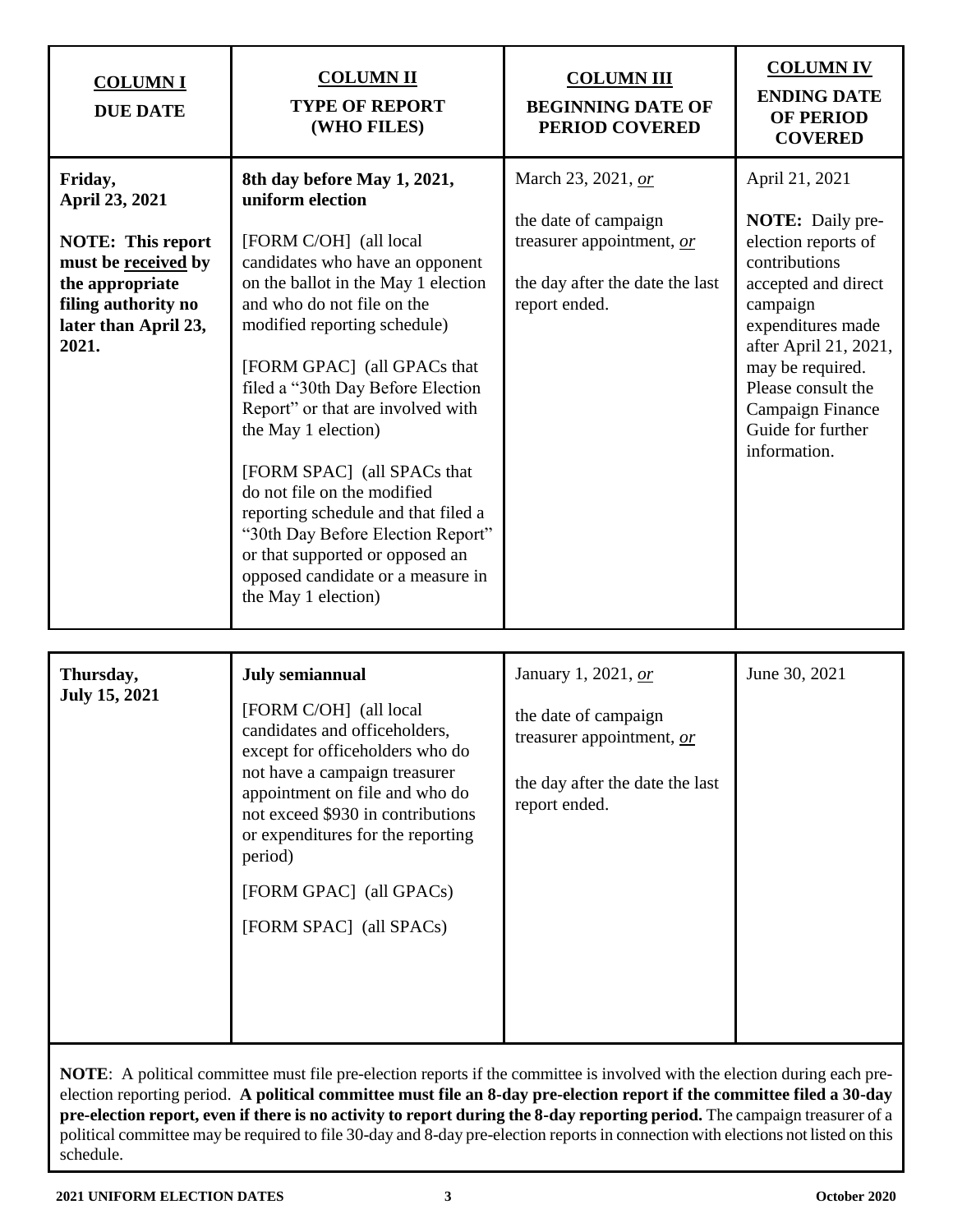**COLUMN I**

**DUE DATE**

# **COLUMN II**

#### **TYPE OF REPORT (WHO FILES)**

# **COLUMN III**

**BEGINNING DATE OF PERIOD COVERED**

# **COLUMN IV ENDING DATE OF PERIOD COVERED**

#### **REPORTS DUE BEFORE THE NOVEMBER 2, 2021, UNIFORM ELECTION**

| Monday,<br><b>October 4, 2021</b><br>Deadline is extended<br>because of weekend.<br><b>NOTE: This report</b><br>must be received by<br>the appropriate<br>filing authority no<br>later than October 4,<br>2021.                                       | 30th day before the November 2,<br>2021, uniform election<br>[FORM C/OH] (all local<br>candidates who have an opponent<br>on the ballot in the November 2<br>election and who do not file on the<br>modified reporting schedule)<br>[FORM GPAC] (all GPACs that<br>are involved with the November 2<br>election)<br>[FORM SPAC] (all SPACs that<br>do not file on the modified<br>reporting schedule and that<br>supported or opposed an opposed<br>candidate or a measure in the<br>November 2 election)                                                                                                          | July 1, 2021, or<br>the date of campaign<br>treasurer appointment, or<br>the day after the date the last<br>report ended.       | September 23, 2021                                                                                                                                                                                                                                                           |
|-------------------------------------------------------------------------------------------------------------------------------------------------------------------------------------------------------------------------------------------------------|--------------------------------------------------------------------------------------------------------------------------------------------------------------------------------------------------------------------------------------------------------------------------------------------------------------------------------------------------------------------------------------------------------------------------------------------------------------------------------------------------------------------------------------------------------------------------------------------------------------------|---------------------------------------------------------------------------------------------------------------------------------|------------------------------------------------------------------------------------------------------------------------------------------------------------------------------------------------------------------------------------------------------------------------------|
| Monday,<br>October 25, 2021<br><b>NOTE: This report</b><br>must be received by<br>the appropriate<br>filing authority no<br>later than October<br>25, 2021.                                                                                           | 8th day before the November 2,<br>2021, uniform election<br>[FORM C/OH] (all local<br>candidates who have an opponent<br>on the ballot in the November 2<br>election and who do not file on the<br>modified reporting schedule)<br>[FORM GPAC] (all GPACs that<br>filed a "30th Day Before Election<br>Report" or that are involved with<br>the November 2 election)<br>[FORM SPAC] (all SPACs that<br>do not file on the modified<br>reporting schedule and that filed a<br>"30th Day Before Election Report"<br>or that supported or opposed an<br>opposed candidate or a measure in<br>the November 2 election) | September 24, 2021, or<br>the date of campaign<br>treasurer appointment, or<br>the day after the date the last<br>report ended. | October 23, 2021<br><b>NOTE:</b> Daily pre-<br>election reports of<br>contributions<br>accepted and direct<br>campaign<br>expenditures made<br>after October 23,<br>2021, may be<br>required. Please<br>consult the<br>Campaign Finance<br>Guide for further<br>information. |
| NOTE: A political committee must file pre-election reports if the committee is involved with the election during each pre-<br>election reporting period. A political committee must file an 8-day pre-election report if the committee filed a 30-day |                                                                                                                                                                                                                                                                                                                                                                                                                                                                                                                                                                                                                    |                                                                                                                                 |                                                                                                                                                                                                                                                                              |

**pre-election report, even if there is no activity to report during the 8-day reporting period.** The campaign treasurer of a political committee may be required to file 30-day and 8-day pre-election reports in connection with elections not listed on this schedule.